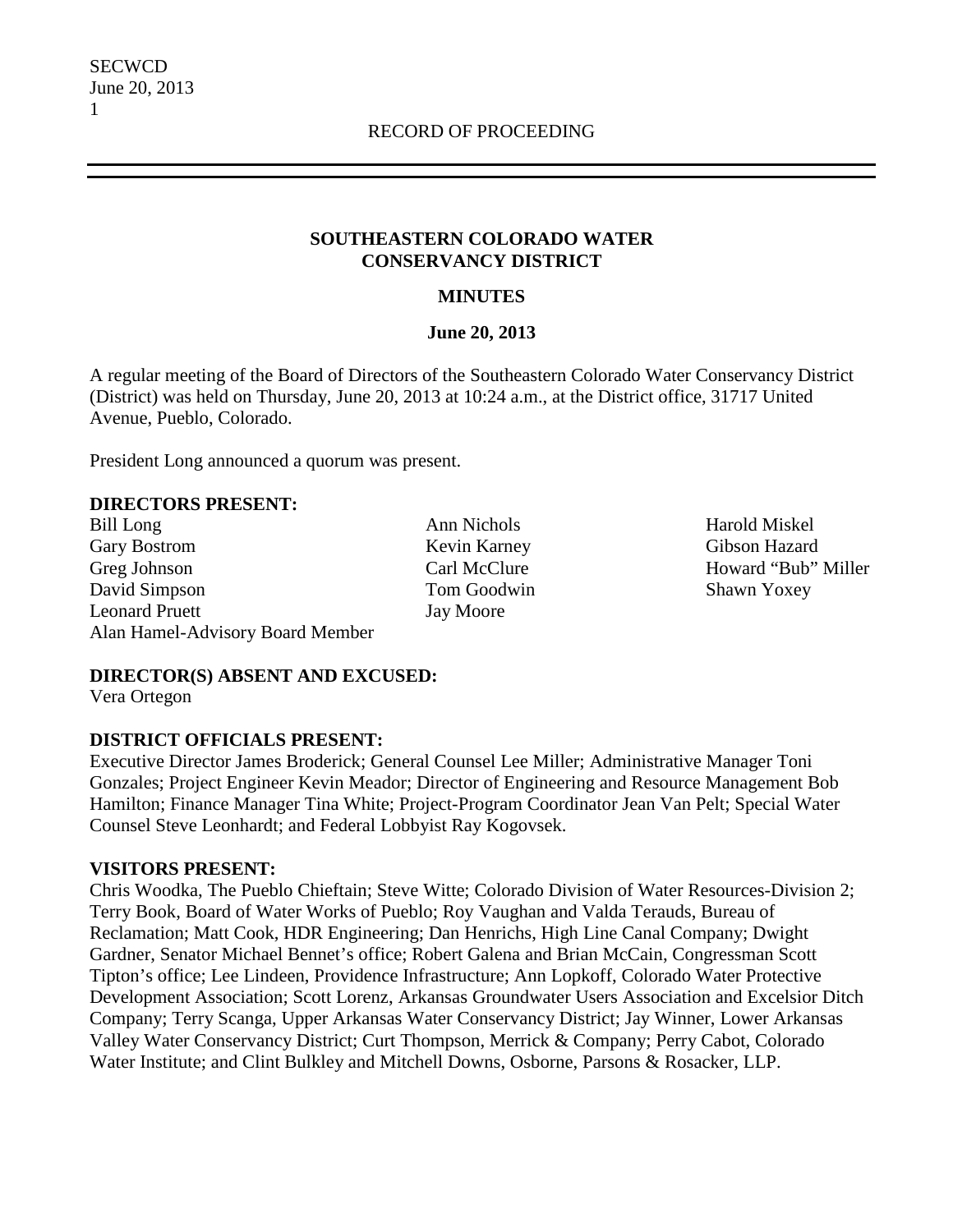### **INTRODUCTION OF VISITORS:**

President Long welcomed the visitors to the meeting, and asked them to introduce themselves and identify the organization they represented.

## **APPROVAL OF MINUTES:**

President Long asked if the members of the Board had received their copy of the minutes of the May 16 18, 2013 Board meeting, and if there were any corrections or additions. Mr. Miskel said the minutes did not reflect that he was present at the meeting, and he was in attendance. Dr. Moore stated that the directors list of present members showed Reed Dils and should be corrected to list he was in attendance. With the stated corrections, Mr. Pruett moved, seconded by Mr. Johnson, to approve the minutes. Motion unanimously carried.

## **FINANCE COMMITTEE REPORT:**

Treasurer Ann Nichols reported the financial statement for May was posted to the Board website for review. Treasurer Nichols moved, seconded by Dr. Moore, for acceptance of the May 2013 financial statement and payment of the June 2013 bills. Motion unanimously carried.

## **CONSENT ITEMS:**

None

## **PRESENTATIONS:**

## 2012 ANNUAL AUDIT

Finance Manager Tina White provided the Board members a copy of a publication titled, *What You Should Know About Your Local Government's Finances-A Guide to Financial Statements*. She said that Larry Daveline of McPherson, Breyfogle, Daveline, Goodrich, PC had partnered with the District to purchase this publication for the Board members.

Mrs. White introduced Clint Bulkley and Mitchell Downs, from Osborne, Parsons & Rosacker, LLP. They represented the firm that conducted the 2012 audit. Mr. Bulkley gave a short report on the changes in titling in the 2012 audit. He then read the Independent Auditor's Report. He said the Finance Committee was presented a communication letter at the meeting prior to this meeting. Mr. Broderick thanked Mr. Bulkley for his help in moving the organization forward.

## FRYINGPAN-ARKANSAS PROJECT VIDEO

Perry Cabot from the Colorado Water Institute (CWI), Kara Lamb from the Bureau of Reclamation, and Jean Van Pelt from the District, partnered to develop a video interpretation of taking an educational flight over the Fryingpan-Arkansas Project. Google Earth was used to illustrate the flight pattern. The Board viewed the video.

The video will be posted on the CWI, the District, Arkansas River Basin Water Forum, and YouTube websites for viewing.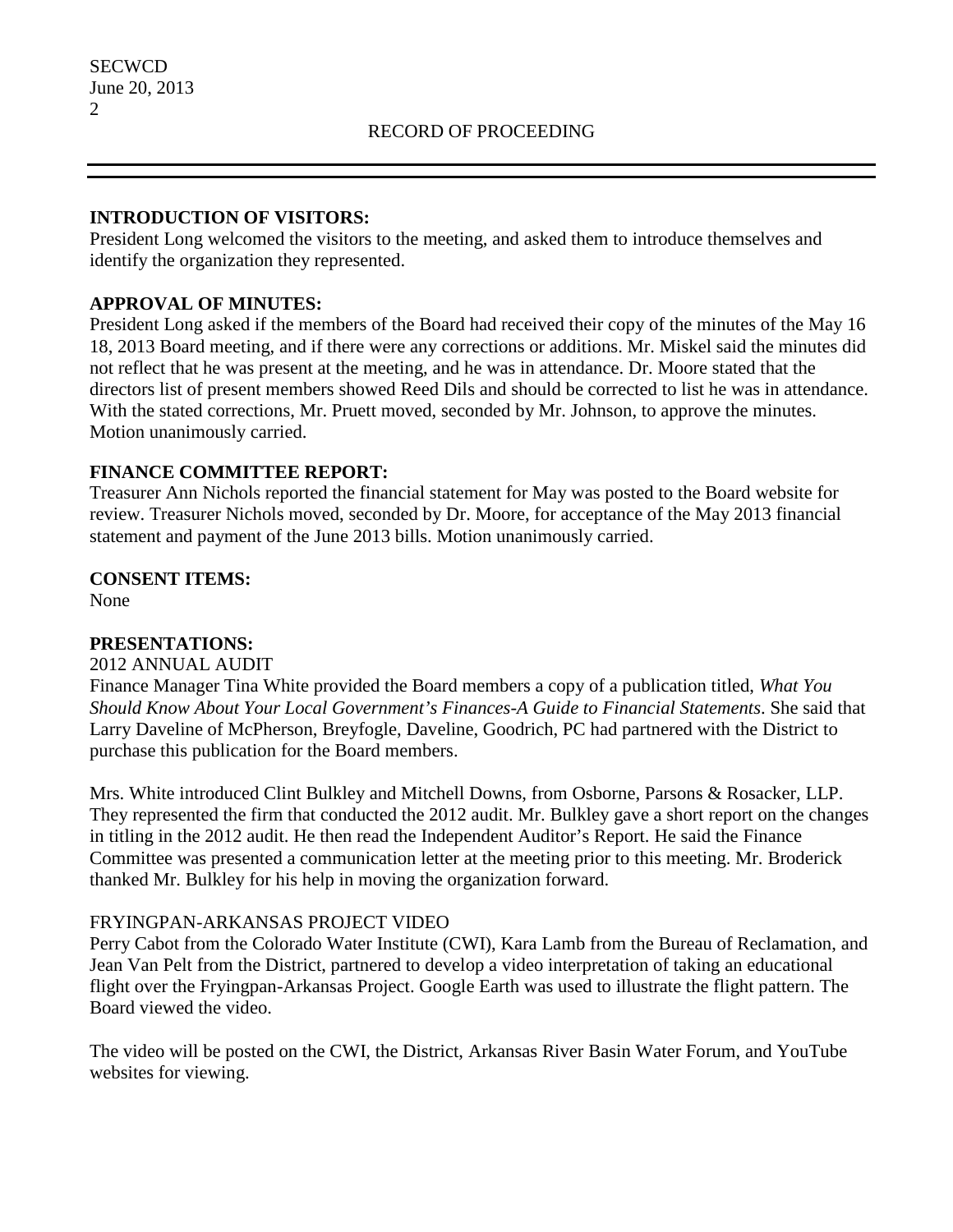### **ACTION ITEMS:**

### ACCEPTANCE OF 2012 ANNUAL AUDIT

Treasurer Nichols moved, seconded by Dr. Moore, the audit of the 2012 Financial Statements of the District be accepted as presented. Motion unanimously carried.

## APPROVAL OF 2012 FINANCIAL STATEMENTS

Treasurer Nichols moved, seconded by Mr. Johnson, that the 2012 Financial Statements of the District be approved as audited. Motion unanimously carried.

## **MONTHLY REPORTS:**

### U.S. BUREAU OF RECLAMATION REPORT

Roy Vaughan provided a PowerPoint presentation reviewing the following:

- As of June 17, there were 133,052 acre-feet stored in Pueblo Reservoir; 109,870 acre-feet of Project water; 16,509 acre-feet of Excess Capacity water; 7,634 acre-feet of Winter water.
- There is currently 147,079 acre-feet of Project space in Pueblo Reservoir and 23,710 acre-feet of space in Turquoise and Twin Lakes Reservoirs.
- Project Reservoirs: Turquoise 82%; Twin Lakes 95%; Pueblo 73%
- Time Series Snowpack Summary for Upper Colorado River Basin and Arkansas River Basin
- Snow Water Equivalent Graphs for Independence Pass, Ivanhoe, Nast Lake, and Kiln
- Forecast: February 32,900 AF; March 25,700 AF; April 24,700 AF; May 47,231 AF
- Boustead Tunnel (historic average, discharge measurements)
- Obligation Consideration Commitments
- Forecasting Imports
- The Safety of Dams Program
- Nast Tunnel Repairs
- Arkansas River Flow Management Program
- Fishery Flow Management Summary

## DIVISION ENGINEER'S REPORT

Mr. Witte reviewed the following:

- River and Reservoir Reports
	- o Reference Arkansas River Daily Report. River Call is

 $(1)$  3/01/1887

(2) 7/22/1889 X-Y Canal

<http://www.dwr.state.co.us/div2/aras/arascal.asp>

- Current River/Reservior Operations
	- o Flow conditions
	- (1) Run-off began on Monday 5/13/13
	- (2) Peak of run-off of 3,000 cfs occurred at Portland on Wednesday 6/12/13
	- (3) Currently, the flow at Portland is 812 cfs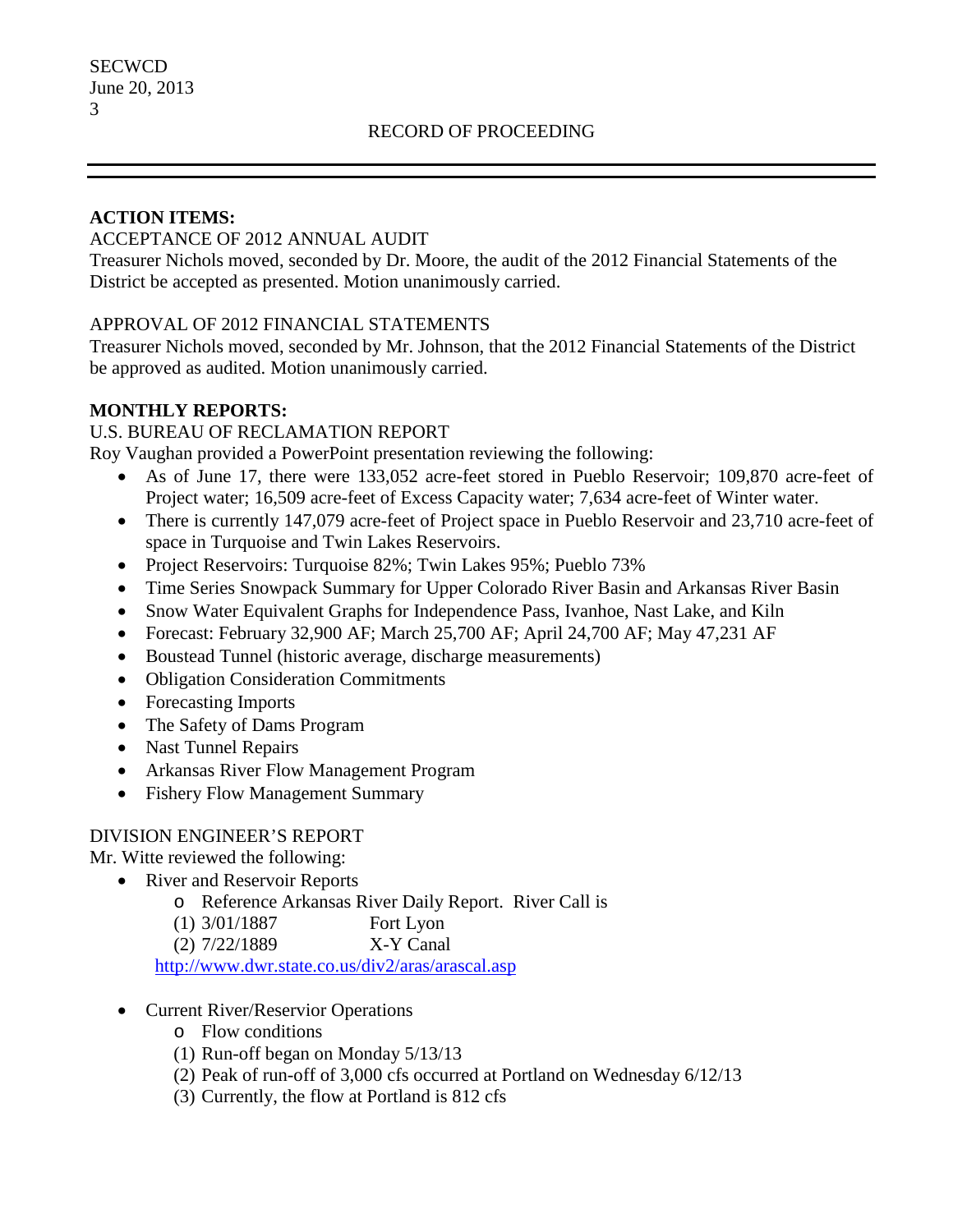- (4) Exchanges / Change of water rights to storage in Pueblo 110 cfs
- (5) Upstream exchange. 75 cfs
- (6) Starting a release intended to net 7 cfs of Lamar's Project water to the Fort Bent Canal
- Rain 6/17/2013
	- o Resulted in 269 acre-feet of water under the Great Plains decree stored in John Martin (rain fell mostly east of La Junta)
	- o Resulted in Amity Canal being temporarily washed out
	- o Resulted in 3,319 acre-feet of Conservation storage between 2:00 a.m. on 6/18/13 4:00 p.m. on 6/19/13
- Personnel
	- o Steve Kastner retirement 6/28/13
	- o Bruce Smith retirement 6/28/13

## STATE LEGISLATION UPDATE

Lee Miller reported the General Assembly adjourned on May 8, 2013. As of last month's Board meeting, we were still awaiting the final disposition of legislation the District had been following. HB03-1130, sponsored by Representatives Fisher and Sonnenberg was passed accepting amendments made by a conference committee on the final day of the session. This bill allows the State Engineer to reapprove operation of an interruptible water supply agreement. The Governor signed HB03-1130 on June 5, 2013. As reported at last month's Board meeting, the Governor signed HB03-1248, which, as amended, authorizes the Colorado Water Conservation Board (CWCB) to administer a pilot program to demonstrate the practice of fallowing agricultural irrigation land and leasing the associated water rights for temporary municipal use.

The Water Resources Review Committee (WRRC) meets in the interim between the regular legislative sessions to discuss water issues and potential legislation for the upcoming legislative session. The WRRC is a joint committee of Senate and House members. Last year, the WRRC reported out an extraordinary number of bills, almost all without any opposing testimony. Additional bills were discussed during the sessions that, although not referred as WRRC bills, were introduced during the regular session. Many of these bills were controversial during the regular legislative session, much to the surprise and consternation of the legislative sponsors. As a result, the Colorado Water Congress State Affairs Committee and the District will be more active during the 2013 WRRC. It is currently unclear what the agenda for WRRC will be. Membership on the WRRC will include:

| <b>Senators</b>      | <b>Representatives</b>               |  |
|----------------------|--------------------------------------|--|
| Gail Schwartz, Chair | <b>Randy Fischer, Vice-</b><br>chair |  |
| Greg Brophy          | Don Coram                            |  |
| Angela Giron         | Diane Mitsch Bush                    |  |
| Mary Hodge           | Jerry Sonnenberg                     |  |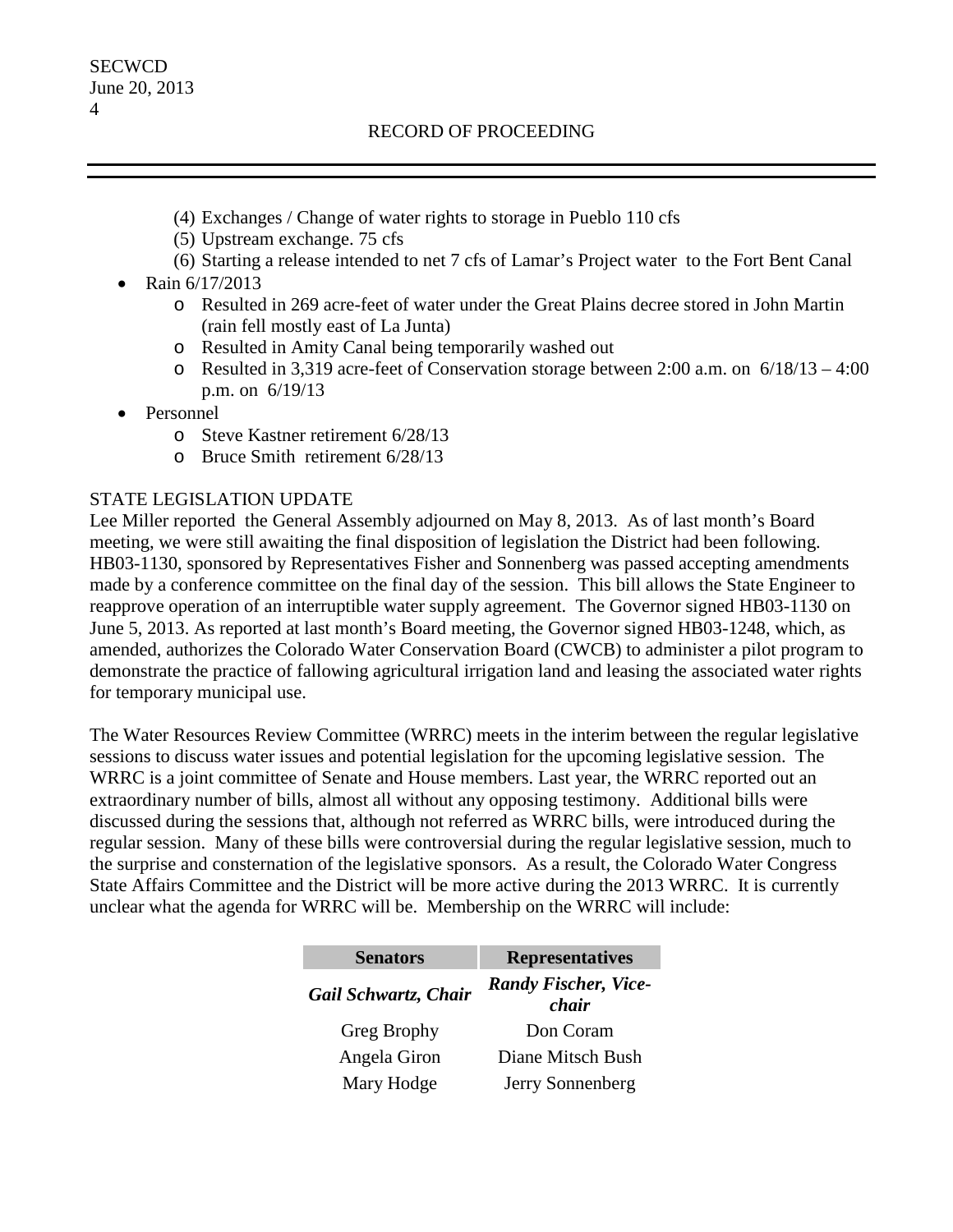Ellen Roberts Ed Vigil

The WRRC meeting schedule is as follows:

| <b>2013 Committee Schedule</b> |  |                |                 |                                                                     |
|--------------------------------|--|----------------|-----------------|---------------------------------------------------------------------|
| <b>Meeting Information</b>     |  | <b>Time</b>    | <b>Location</b> |                                                                     |
|                                |  |                |                 |                                                                     |
| July 17-19                     |  |                |                 | Gunnison Water Workshop<br><b>Western State Colorado University</b> |
| July 18                        |  | Agenda Summary | <b>TBD</b>      | Western State Colorado University                                   |
| <b>August 20-22</b>            |  |                |                 | Colorado Water Congress<br>Steamboat Springs, Colorado              |
| September 26                   |  |                | 10:00 a.m.      | <b>State Capitol</b>                                                |
| September 27                   |  |                | 10:00 a.m.      | <b>State Capitol</b>                                                |
| October 9                      |  |                | 10:00 a.m.      | <b>State Capitol</b>                                                |
| October 10                     |  |                | 10:00 a.m.      | <b>State Capitol</b>                                                |
| October 11                     |  |                | 10:00 a.m.      | <b>State Capitol</b>                                                |
| October 30                     |  |                | 10:00 a.m.      | <b>State Capitol</b>                                                |
| October 31                     |  |                | 10:00 a.m.      | <b>State Capitol</b>                                                |

Lee Miller will keep the Board informed as the WRRC activities unfold.

## ARKANSAS BASIN ROUNDTABLE

Alan Hamel reported the Arkansas Roundtable report in combination with the Colorado Water Conservation Board report.

## COLORADO WATER CONSERVATION BOARD (CWCB)

Alan Hamel reviewed the following:

- Colorado Water Plan Governor's Executive Order D2013-005 May 14, 2013
	- o April 18, 2013 CWCB Planning Workshop
	- o Review Executive Order
	- o IBCC/Roundtables/Water Districts and Providers/Non Consumptive Groups hold regular meetings, to keep up with the issues.
	- o CWCB to be in the lead and responsible to submit draft report by December, 2014 and Final plan by December, 2015.
	- o CWCB coordinates and directs many State Departments to participate, i.e., Department of Public Health, Colorado Water Resource and Power Development Authority, Colorado Department of Agriculture, Colorado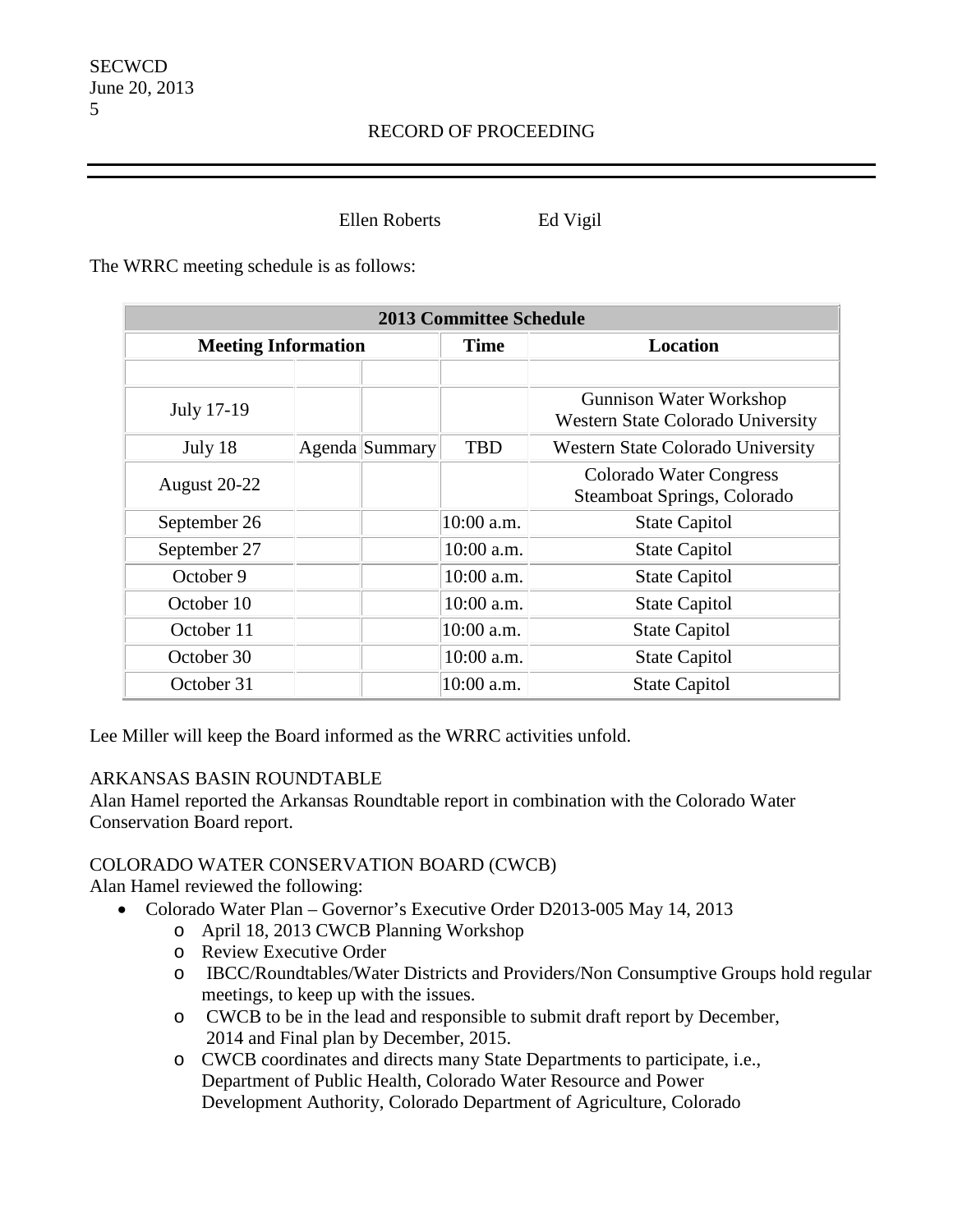Energy Office, and all the Divisions of Colorado Natural Resource Departments.

- CWCB Executive Director Position
	- o Announced June 13, 2013 that effective July 1, 2013 James Eklund was selected as the new CWCB Director. Jennifer Gimbel is leaving to Washington, D.C. to be legal counsel for Ann Castle.
- Works in Progress
	- o Revised State Water Supply Initiative Update
	- o Guidelines for Basin Implementation Plans
- Two Rivers \$9.9 million loan approved for construction of a 4,110 acre-feet reservoir in Pueblo County.

# COLORADO WATER RESOURCES AND POWER DEVELOPMENT AUTHORITY

Ann Nichols reported in June, the Colorado Water Resources and Power Development Authority (Authority) approved the parameters for the 2013 capitalization grants - \$10.679 million for the Clean Water program and \$14.937 million for the Drinking Water program. These final amounts are about 5 percent less than the 2012 capitalization grants. As it did in 2012, the Authority will not fund a "green" program under the Drinking Water program. The Clean Water program requires a 10 percent green reserve be created. As in 2012, 30 percent of the applicable capitalization grant in each program will be set aside for principal forgiveness grants. The resulting grant amounts available for 2013 are \$754,540 in the Clean Water program and \$4.481 million in the Drinking Water program. The amount of grant per recipient in the Clean Water Program is dictated by the recently modified prioritization criteria in the Intended Use Plan; the Board decided to limit the grant under the Drinking Water program to \$750,000 per recipient.

Under policies adopted by the Board in 2005, a "disadvantaged" community is defined with respect to its identified Median Household Income (MHI) as a percentage of the statewide MHI. While those measures were previously determined by the 10 year census, they are currently determined in the annual American Community Survey (ACS). The Board has been discussing some borrower discontent with the validity of the ACS data. The Authority board took a limited step in June to change its policies to allow a potential borrower to request an exception if current policies would not allow for a separate income survey to be conducted by the community. The Authority staff and board will be exploring possible revisions to the "disadvantage" community definitions in future months.

Following the policy change described above, the board considered and approved a request from Nucla to allow it to conduct a separate income survey within that community.

In April, the Authority board approved a \$6.269 million Drinking Water leveraged loan to Pueblo West for water treatment plant improvements. Since there are currently no other leveraged loan requests, the Authority board in June approved an "interim" loan in the same amount for Pueblo West so that they may start construction of this project.